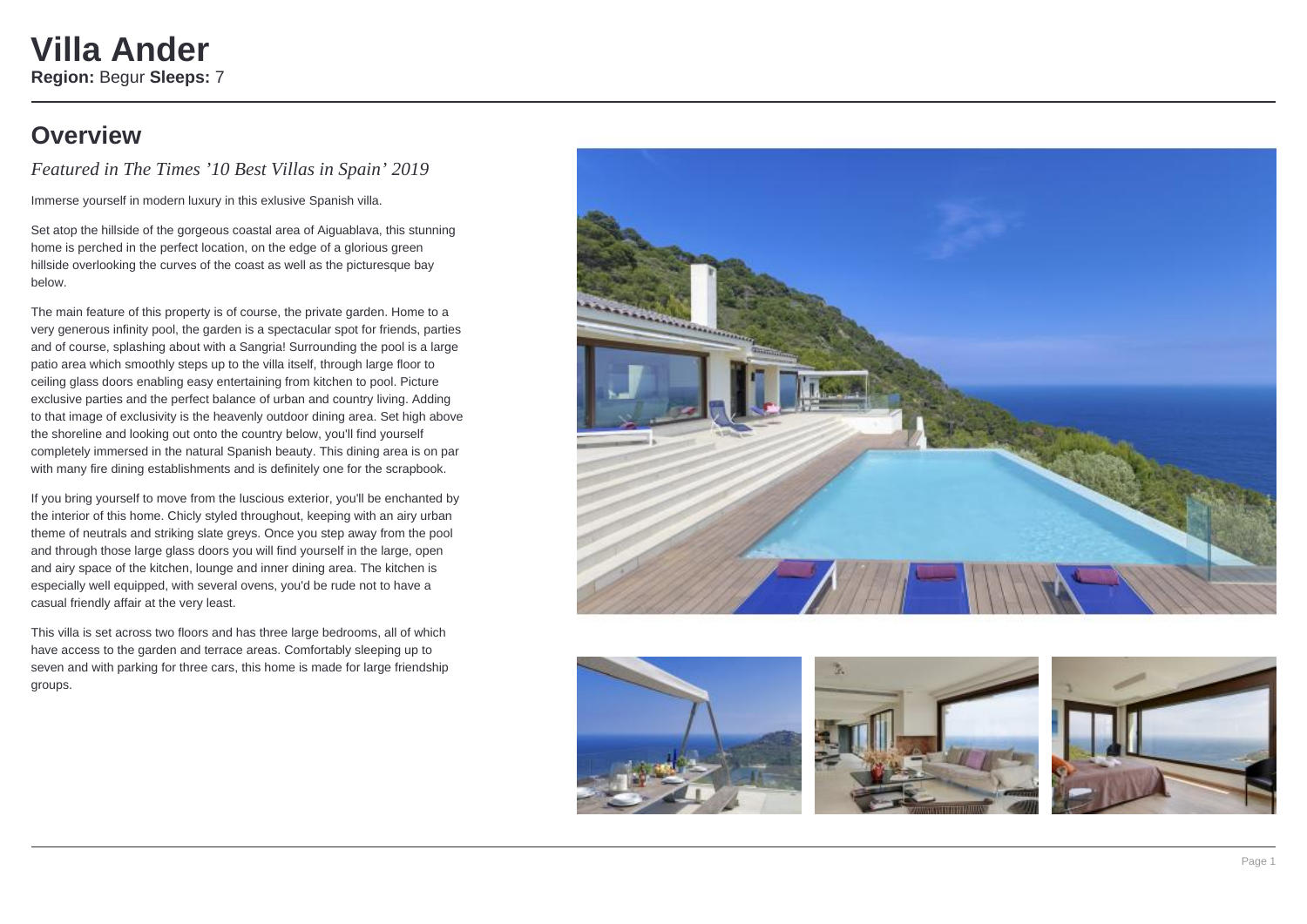### **AS MENTIONED IN**



### **Facilities**

Modern • Private Pool • Beach Nearby • Ideal for Kids • Ideal for Teens • Wi-Fi/Internet • Air-Con • <1hr to Airport • BBQ • Satellite TV • DVD • Golf Nearby • Tennis Nearby • Outstanding Landscapes • Outdoor Pursuit & Activities • Tourist Towns & Villages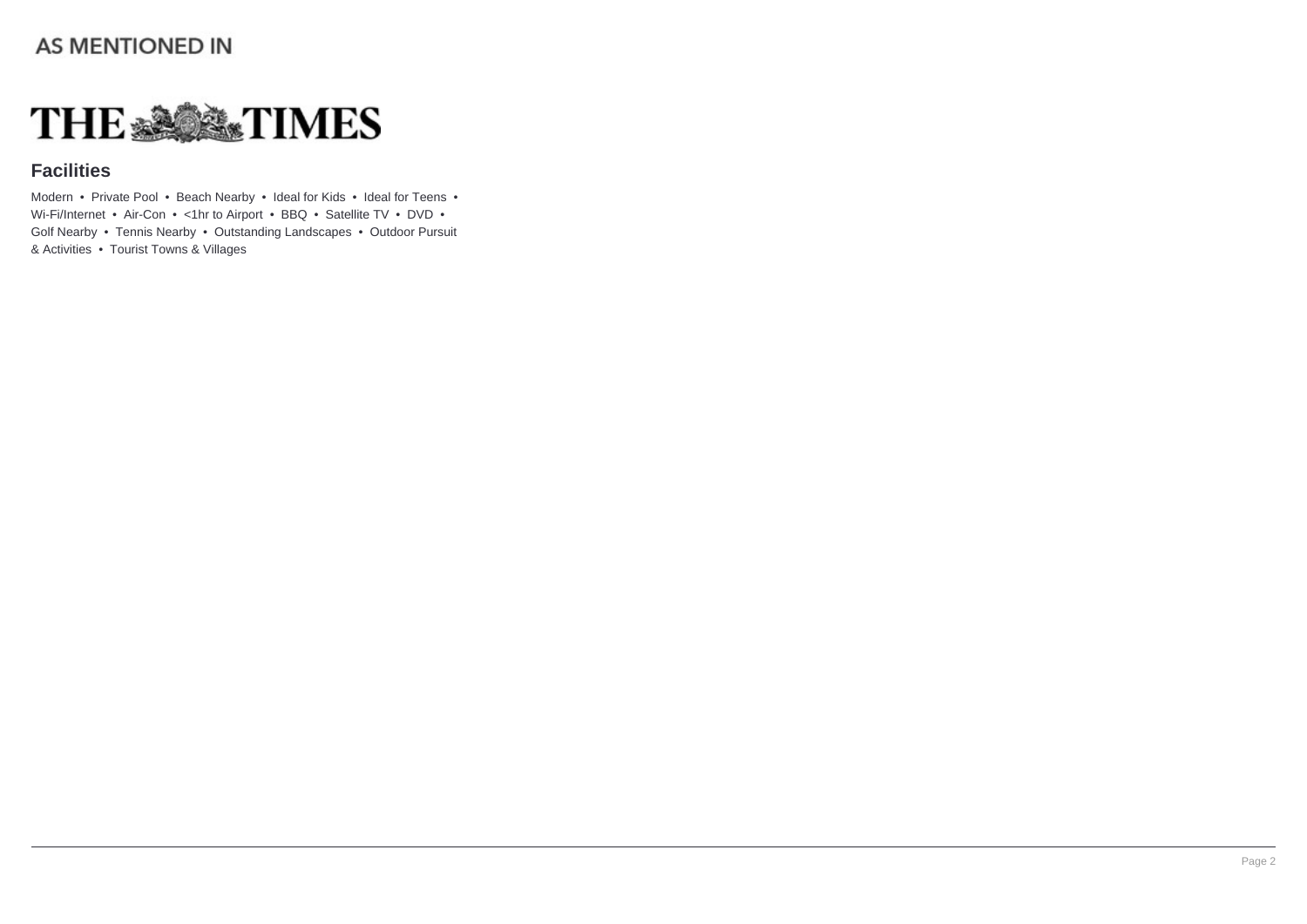# **Interior & Grounds**

#### **The Villa**

Villa Ander is an ultra-modern villa, which can sleep up to 7-guests. With a separate small apartment, a degree of privacy can be guaranteed. As well as this, Villa Ander has phenomenal views of the Begur region.

#### Lower Level

- Double bedroom with en-suite bathroom
- Double bedroom with en-suite bathroom
- Small apartment with kitchenette, bedroom with two single beds and bathroom

#### Ground Floor

- Fully equipped open kitchen with dishwasher, coffee maker, mixer, oven, fridge, microwave, toaster
- Open-plan living and dining room
- Access to terrace

#### Exterior Grounds

- Private infinity pool
- Terrace
- Outdoor seating
- Alfresco dining facilities
- Lawned area
- Barbecue

#### **Additional Facilities**

- Air conditioning
- Wi-Fi
- Television
- Washing machine
- Dryer
- Parking







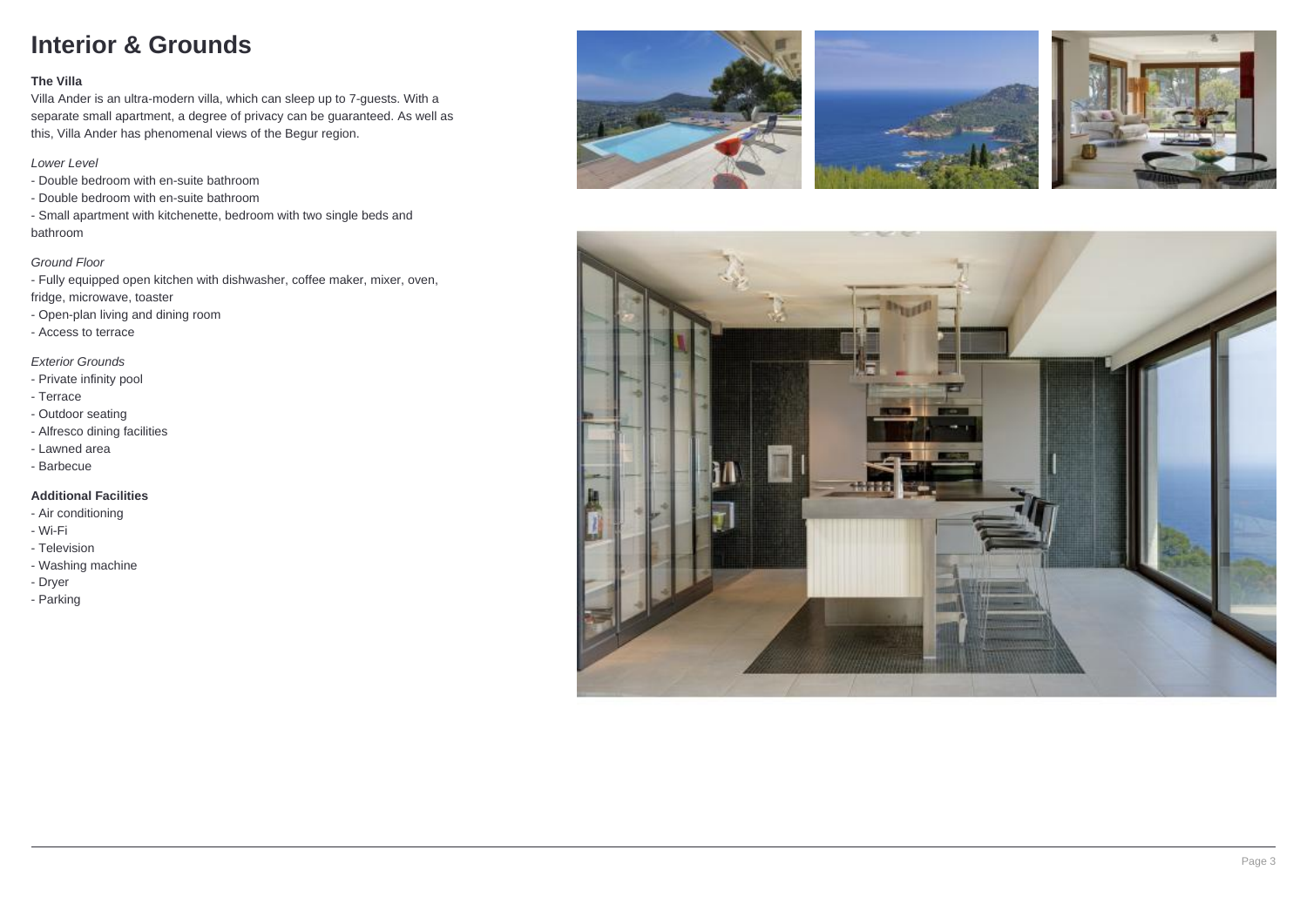# **Location & Local Information**

Begur is a hidden gem of the ever popular Costa Brava. Begur is part of the comarca of the Baix Emporda in Catlonia. It has become very popular with Barcelonians which, if you feel like stretching your legs is located just 1 hour north of Begur!

Begur is overflowing with Spanish charm and has a plethora of things to do from fantastic local eateries and restaurants to boutique shopping and much more. There is of course the ruins of the Castell de Begur which makes for an interesting hike. The nearest beach is that of Aiguablava which is just sky of 5km away.

Begur is conveniently located within a slew of local Spanish towns and villages giving families and explorers plenty of things to do. There are the stylish beaches of Sa Tuna and Sa Riera which are just a short drive away. If history is your passion then perhaps the nearby villages of Regencos and Pubol will interest you. They are both oozing with medieval architecture, espically Pubol which is home to many landmarks associated with Salvador Dali, including the ruins of the castle that he gifted to his Russian wife, Gala.

Begur is also local to many gold courses, two of which are located within 10km of the village!

### **Local Amenities**

| Nearest Airport           | Girona Costa Brava<br>(57 km)        |
|---------------------------|--------------------------------------|
| Nearest Village           | <b>Fornells</b><br>(2 km)            |
| <b>Nearest Town/City</b>  | Torroella de Montgri<br>(16km)       |
| <b>Nearest Restaurant</b> | <b>Restaurant L'Aixart</b><br>(2 km) |
| Nearest Beach             | Platja Fonda<br>(2 km)               |
| Nearest Golf              | Golf Platja de Pals<br>(10 km)       |
| <b>Nearest Tennis</b>     | <b>Club Tennis Pals</b><br>(9 km)    |

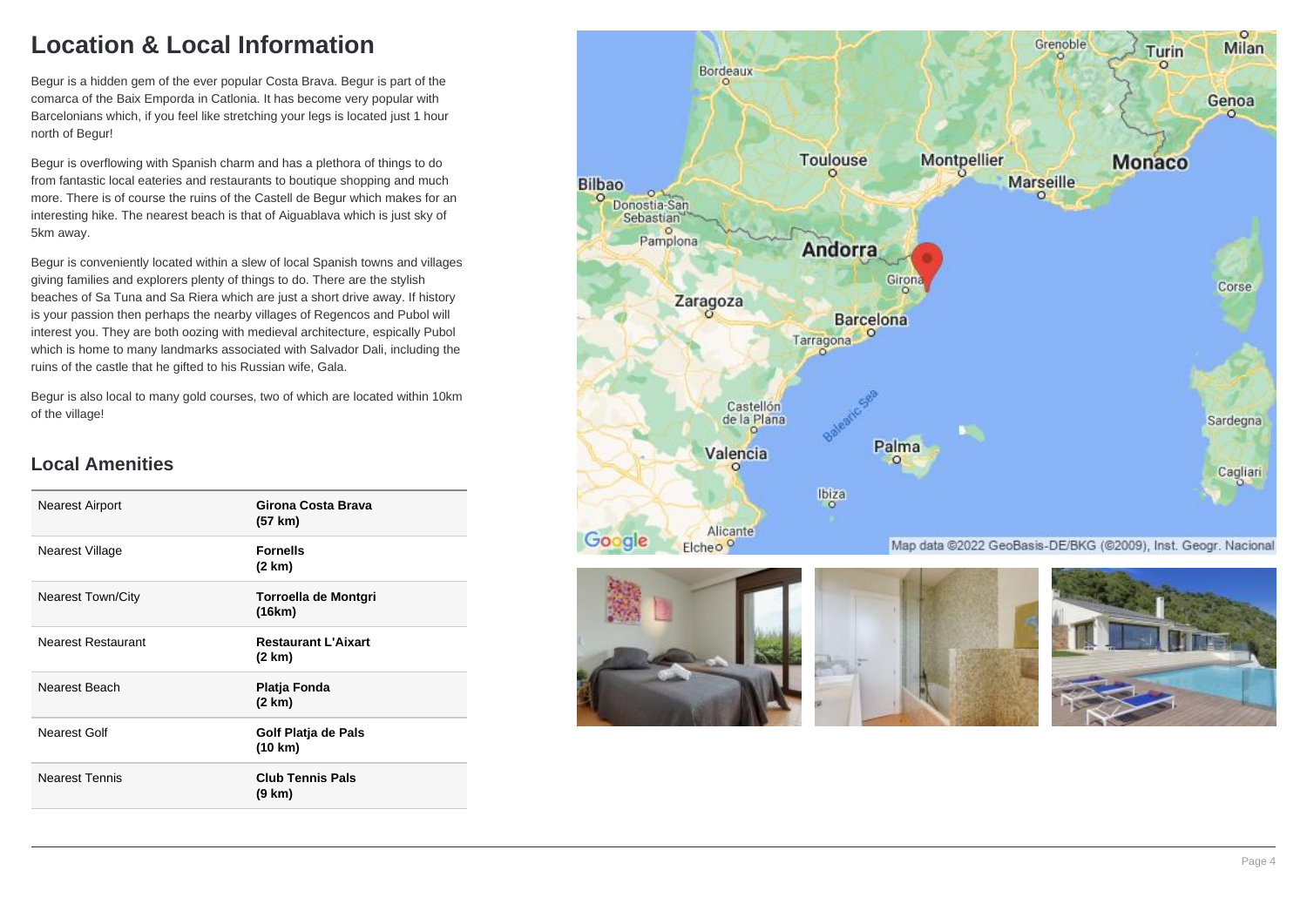| <b>Nearest Supermarket</b> | Jodofi |
|----------------------------|--------|
|                            | (2 km) |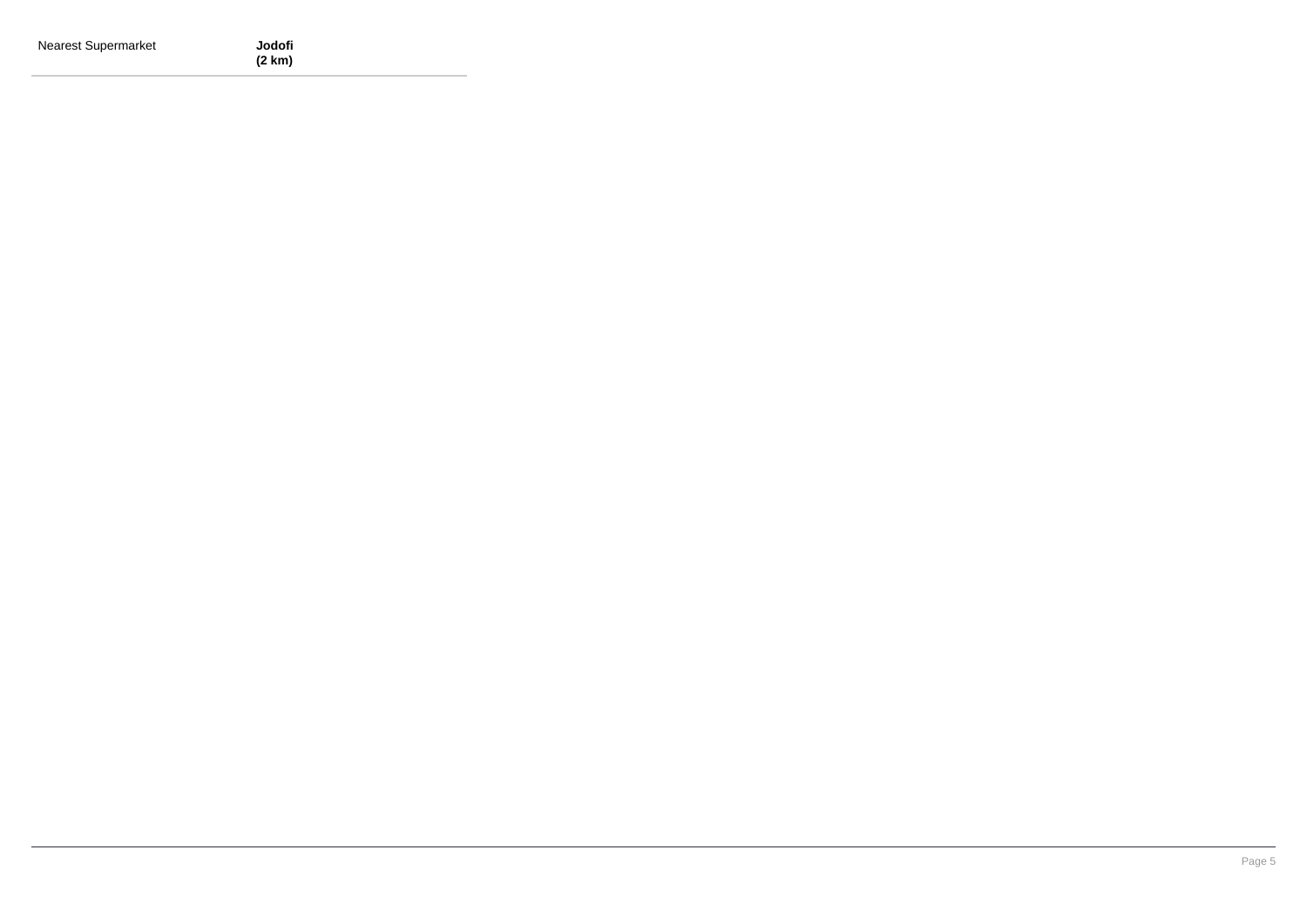# **What Oliver loves…**

- The pool in this villa is an absolute jewel, generously sized so perfect for group splashes or keeping fit!
- Al fresco dining has never looked this good, don't forget to fully utilise that breath taking outdoor area
- The views surrounding this home rival those of a photoshopped postcard, really immerse yourself in natural beauty

# **What you should know…**

- With glass finishes and steep steps adding to the modern feel of this property, it's important to supervise children at all times
- If you feel you can pull yourself away from the pool, the nearest beach is located just shy of 5km away